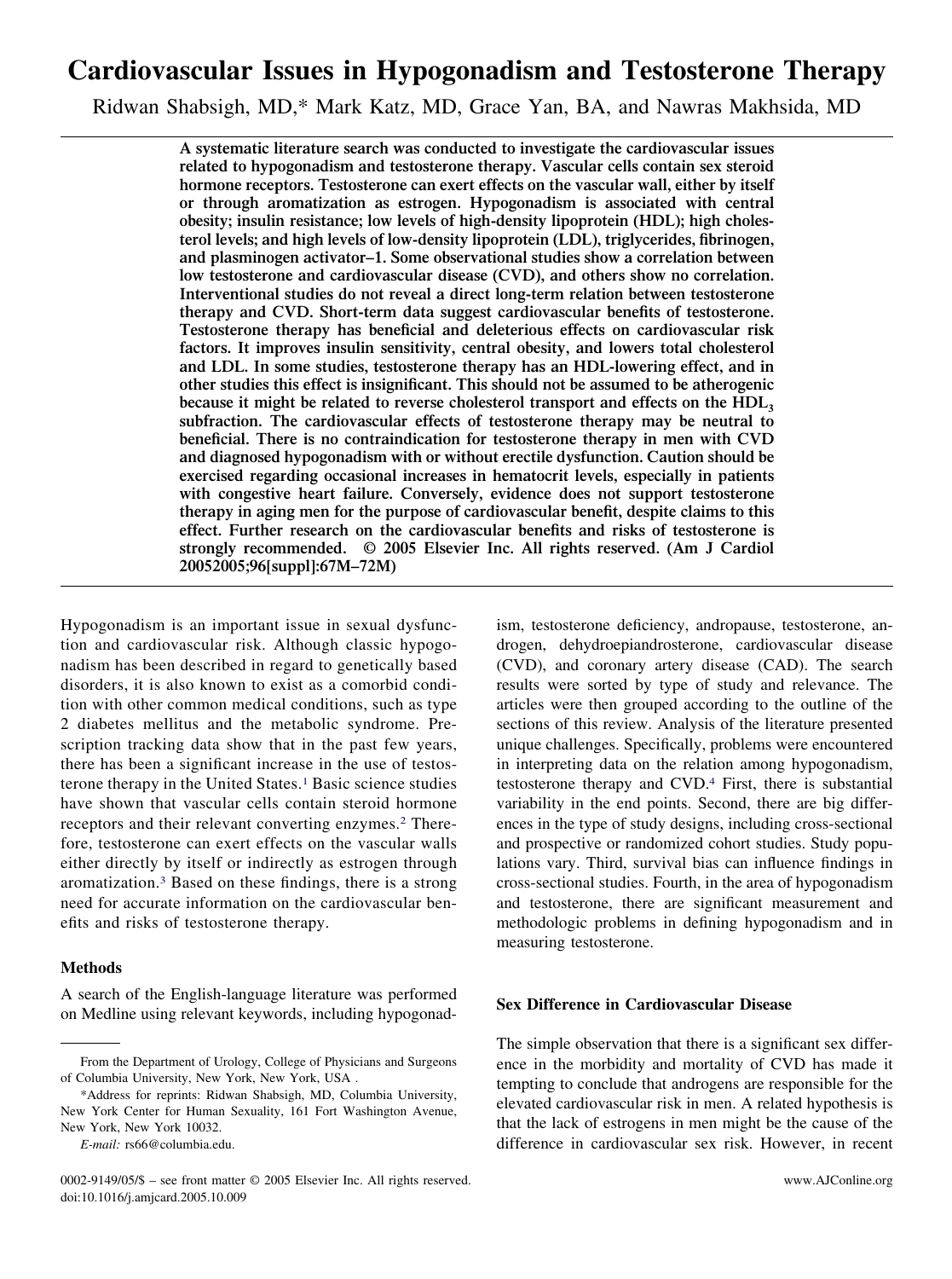years there have been significant counterarguments. A major counterargument is based on the geographic and ethnic differences in the prevalence of CVD[.4](#page-4-0) Morbidity and mortality from CVD in Northern and Eastern Europe compared with Southern Europe and Japan varies from 5- to 10-fold.<sup>5</sup> This suggests that other risk factors may be more important than sex. The narrowing sex gap after middle age adds another counterargument minimizing a possible causative role of sex hormones in CVD. The multifactorial nature of the pathogenesis of atherosclerosis minimizes the importance of testosterone as a single explanatory factor of the sex difference.

## **Serum Testosterone, Cardiovascular Disease, and Animal Studies**

There are a number of animal models with high-fat diet– and/or injury-induced CAD. In addition, there are animal models for genetic atherosclerosis[.6,7](#page-4-0) In 16 different studies, inconsistent and conflicting results were provided on the relation of testosterone and CAD[.6](#page-4-0)

**Human observational studies:** In a comprehensive review in 2003, 39 observational studies were reported: 32 were cross-sectional studies, 16 showed no association, and another 16 studies showed that lower testosterone was associated with high prevalence of CAD. There were 7 prospective cohort studies or nested control studies. None of these studies showed any association between testosterone levels and CAD. It should be noted that no single study showed an association between increased testosterone level and symptoms of CAD[.4](#page-4-0)

**Induced hypogonadism:** Among the ways to understand the effect of testosterone is to observe the effects of induced hypogonadism. Hypogonadism is induced medically or surgically in patients with metastatic prostate cancer. In such cases, induction of hypogonadism results in increased insulin resistance and increased body fat mass[.8](#page-4-0)

**Steroid hormone abuse:** The reverse of this observation is to investigate the effects of sex steroid abuse. This occurs in men involved in competitive athletics and bodybuilding. There are an estimated 1 million current or former abusers of steroid hormones[.4,9](#page-4-0) Between 1987 and 1998, there were only 17 case reports of cardiovascular events in such young men[.4,10](#page-4-0) On the face of it, there is no apparent increase in the incidence of cardiac cases from this population. Obviously, however, there is a significant underreporting in abuse cases. Large cohort studies are not available.

**Testosterone interventional studies:** Testosterone has been shown both in vitro and in vivo to cause vasodilatation of the coronary arteries. In a study of elderly men with CAD, coronary artery dilation and improved coronary blood flow were reported with direct intracoronary infusion of physiologic amounts of testosterone[.11](#page-4-0) In a randomized,

double-blind, placebo-controlled study of men with chronic stable angina, positive treatment responses were reported after daily application of a low-dose transdermal testosterone patch for several weeks[.12](#page-4-0) Patients with a lower baseline level of testosterone exhibited increased treatment responses.

### **Effects of Hypogonadism and Testosterone on Cardiovascular Risk Factors**

Multiple cross-sectional studies have shown inverse correlations between testosterone levels and triglycerides, total cholesterol, low-density lipoprotein (LDL), fibrinogen, and plasminogen activator–1[.13–21](#page-4-0) Other studies have shown inverse correlations between testosterone levels and body mass index (BMI), waist circumference, waist/hip ratio, amount of visceral fat, serum leptin levels, serum insulin levels, and serum free fatty acid concentrations[.22–24](#page-5-0) In a case-control study of 50 age- and race-matched men, low testosterone was associated with higher BMI, systolic blood pressure, fasting serum glucose, serum insulin, and levels of all lipids except high-density lipoprotein (HDL) and apolipoprotein A1[.25](#page-5-0) The findings of these observational studies support the hypothesis that low testosterone is a component of a multidimensional metabolic syndrome characterized by obesity, diabetes, hypertension, dyslipidemia, and a procoagulant/antifibrinolytic state. In a case-control study of men with diabetes and matched controls, levels of dehydroepiandrosterone DHEA sulfate, dihydrotestosterone, total testosterone, and bioavailable testosterone were significantly lower in patients with diabetes versus controls[.26](#page-5-0) A large European population-based study recently showed that hypogonadism is associated not just with individual components of the metabolic syndrome but also with the entire syndrome itself (as defined by World Health Organization [WHO] criteria)[.26](#page-5-0) Hypogonadism can predict the subsequent development of diabetes and the metabolic syndrome in middle-aged men[.27,28](#page-5-0) Hypogonadism may also be involved in the pathogenesis of these disease processes. However, although obesity, insulin resistance, and hypogonadism may be linked, the exact causal relations among them remain unclear[.29](#page-5-0)

Testosterone is known to have beneficial effects on glucose regulation. In human studies of obese men with diabetes and hypogonadism, the administration of testosterone resulted in reduced fasting glucose, increased insulin sensitivity, and decreased glycosylated hemoglobin[.30,31](#page-5-0) In studies of patients with prostate cancer undergoing androgendeprivation therapy, increased serum insulin concentrations have been noted, despite no change in glucose levels.<sup>8,32</sup> This suggests an underlying resistance to insulin and a subsequent need for higher serum levels to achieve euglycemia.

The age-related decrease in testosterone normally seen in aging men is associated with a progressive loss of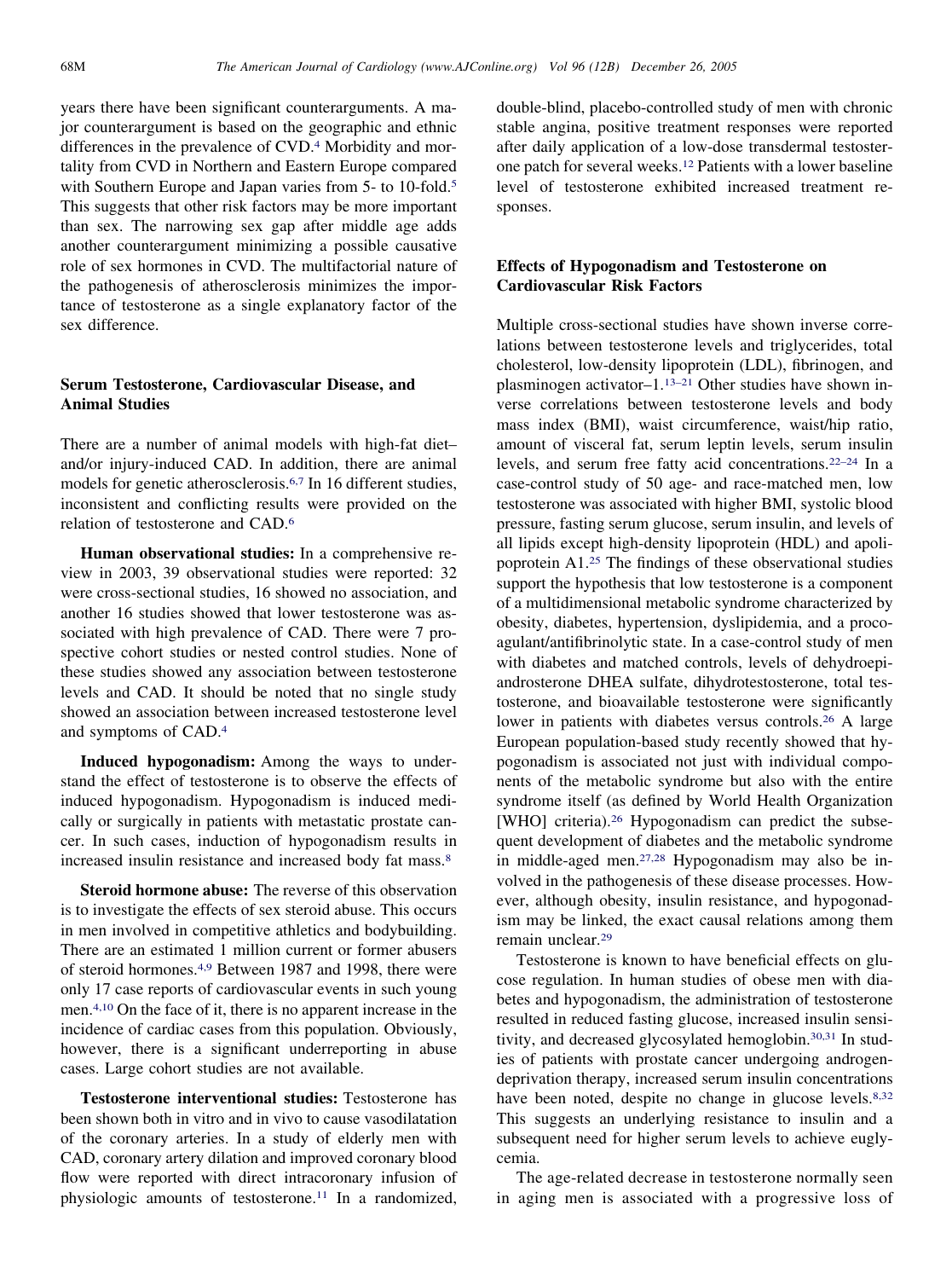| Study                           | Design       | Patients<br>(N) | Patient Status at<br><b>Study Entry</b>                                         | Treatment                                                                | Follow-up<br>(mo) | Effects on<br>Obesity<br>Parameters                                                 | Effects on<br>Lipid Panel                                                                   | Effects on<br>Cardiovascular<br><b>Status</b>                 | Effects on<br>Diabetic<br>Parameters                    | Additional<br>Comments                                                           |
|---------------------------------|--------------|-----------------|---------------------------------------------------------------------------------|--------------------------------------------------------------------------|-------------------|-------------------------------------------------------------------------------------|---------------------------------------------------------------------------------------------|---------------------------------------------------------------|---------------------------------------------------------|----------------------------------------------------------------------------------|
| Wang et al <sup>33</sup>        | Randomized   | 227             | Hypogonadism                                                                    | 1% Testosterone<br>gel, permeation-<br>enhanced<br>testosterone<br>patch | $\overline{3}$    | ↑ Lean mass<br>↓ Fat mass<br>$\downarrow$ % Fat                                     |                                                                                             |                                                               |                                                         | Dose-response<br>treatment<br>effect in the<br>T gel group.                      |
| Katznelson et al <sup>35</sup>  | Open label   | 29              | Hypogonadism                                                                    | Oral testosterone<br>enanthate                                           | 18                | $\downarrow$ SC fat<br>$\downarrow$ % body fat<br>↑ Lean muscle<br>mass             | ↑ LDL, HDL, TG                                                                              |                                                               |                                                         |                                                                                  |
| Li et $al^{31}$                 |              | 86              | Hypogonadism                                                                    | Oral testosterone<br>undecanoate                                         | $\overline{2}$    | $\downarrow$ Waist/hip ratio                                                        | No change in TC,<br><b>TGs</b>                                                              | $\downarrow$ BP                                               |                                                         |                                                                                  |
| Boyanov et al <sup>30</sup>     | Randomized   | 48              | Hypogonadism<br>Type 2 DM<br>↑ Visceral<br>obesity                              | Oral testosterone<br>undecanoate                                         | $\mathfrak{Z}$    | $\downarrow$ Body weight<br>$\downarrow$ Waist/hip ratio<br>$\downarrow$ % Body fat | No change                                                                                   | $\downarrow$ BP                                               | $\downarrow$ HbA <sub>lc</sub>                          |                                                                                  |
| Wittert et al <sup>34</sup>     | Randomized   | 76              | Healthy, $>70$ yr                                                               | Oral testosterone<br>undecanoate                                         | 12                | ↑ Lean body mass<br>$\downarrow$ Fat mass                                           | No change in<br>plasma TGs,<br>TC, and LDL-C<br>$\downarrow$ HDL                            | No change                                                     |                                                         |                                                                                  |
| Marin <sup>36</sup>             | Double blind |                 | Abdominal<br>obesity                                                            | Transdermal<br>testosterone,<br>dihydrotestosterone                      | 9                 | Visceral fat<br>mass(T)                                                             | ↓ LPL activity<br>plasma<br>cholesterol, TGs<br>(T)                                         | $\downarrow$ Diastolic BP                                     | ↑ Insulin sensitivity<br>Fasting blood<br>glucose $(T)$ | No change in<br>femoral<br>adipose tissue                                        |
| Zgliczynski et al <sup>42</sup> | Open label   | 22              | 22 Hypogonadal,<br>elderly(11<br>hypopituitarism,<br>11 healthy<br>hypogonadic) | IM testosterone<br>enanthate                                             | 12                |                                                                                     | $\downarrow$ TC<br>$\downarrow$ LDL, TGs,<br><b>HDL</b>                                     |                                                               |                                                         | Same results in<br>the 2 groups<br>with different<br>etiology of<br>hypogonadism |
| Dobs et al <sup>43</sup>        | Open label   | 29              | Hypogonadism<br>Open-label,<br>multicenter<br>study                             | Permeation-<br>enhanced<br>testosterone<br>transdermal<br>system         | 12                |                                                                                     | $\downarrow$ HDL<br>↑ Cholesterol/<br>HDL ratio<br>↑ TGs small<br>decrease in<br>LDL and TC |                                                               |                                                         | $\mathbf{A}$                                                                     |
| Smith et al <sup>8</sup>        |              | 22              | Prostate cancer                                                                 | Androgen-<br>deprivation<br>therapy                                      | 6                 | $\downarrow$ Lean body mass<br>↑ Fat mass                                           | No change in<br>lipids                                                                      | ↑ Large artery<br>stiffening<br>No change in<br>peripheral BP | ↑ Serum insulin<br>No serum glucose<br>change           | $\ast$                                                                           |

<span id="page-2-0"></span>TABLE 1

**N69**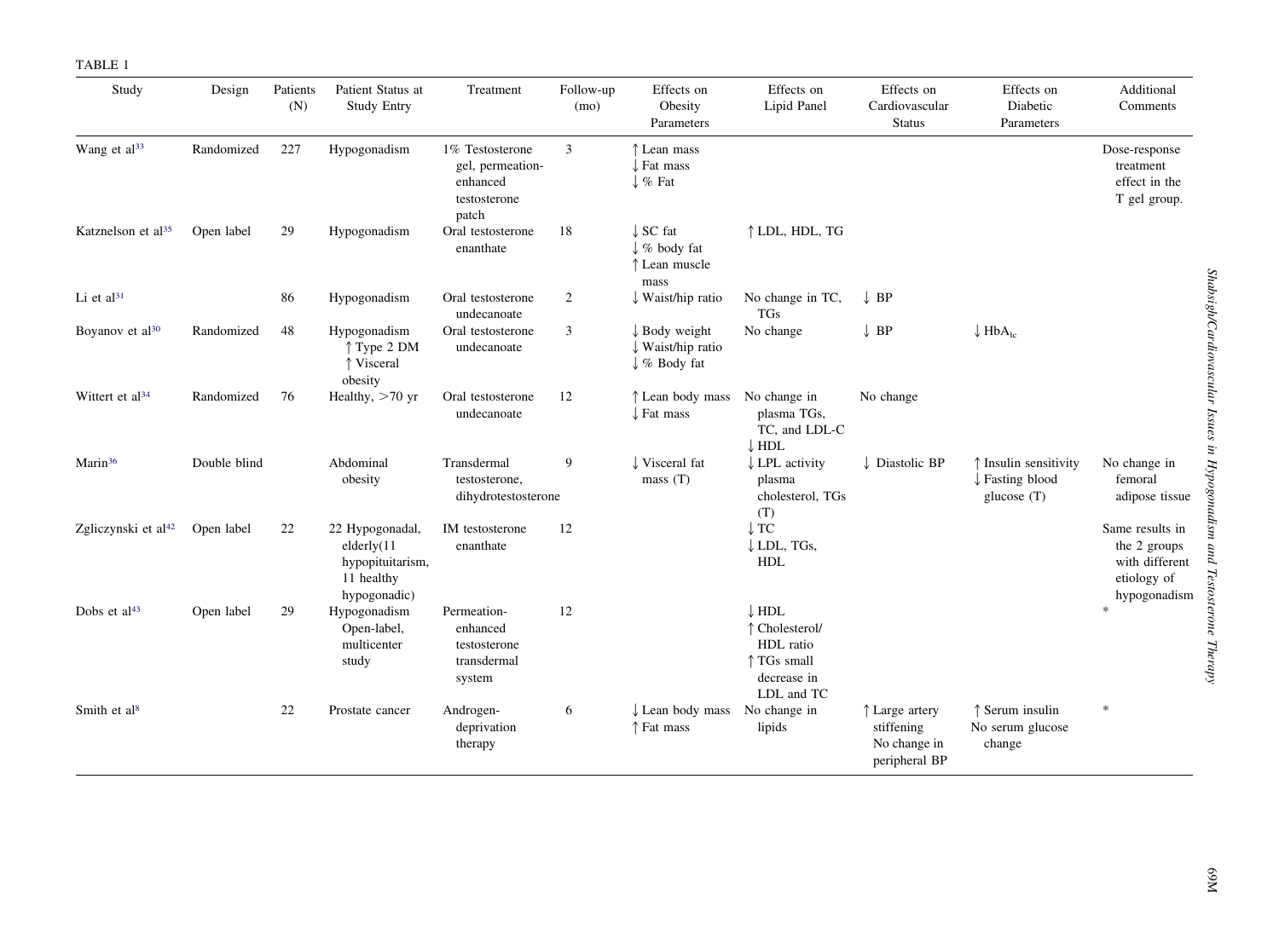TABLE

#### Continued

| Study                          | Design                                                 | Patients<br>(N) | Patient Status at<br><b>Study Entry</b>                              | Treatment                                                 | Follow-up<br>(mo) | Effects on<br>Obesity<br>Parameters | Effects on<br>Lipid Panel                                                                                                                                                            | Effects on<br>Cardiovascular<br><b>Status</b>                                            | Effects on<br>Diabetic<br>Parameters             | Additional<br>Comments |
|--------------------------------|--------------------------------------------------------|-----------------|----------------------------------------------------------------------|-----------------------------------------------------------|-------------------|-------------------------------------|--------------------------------------------------------------------------------------------------------------------------------------------------------------------------------------|------------------------------------------------------------------------------------------|--------------------------------------------------|------------------------|
| Dockery et<br>al <sup>32</sup> |                                                        | 16              | 16 Men with prostate<br>cancer, 15 men<br>with arterial<br>stiffness | GnRH<br>analogues                                         | $\mathfrak{Z}$    | No change in BMI                    | $\uparrow$ TC<br>↑HDL-C<br>No change in LDL-C,<br>TGs                                                                                                                                | $\downarrow$ Systemic<br>arterial<br>compliance<br>↑ Central<br>pulse-wave<br>velocities | ↑ Serum insulin<br>No change in<br>serum glucose |                        |
| Webb et al <sup>11</sup>       |                                                        | 13              | CAD                                                                  | Intracoronary<br>infusion of<br>testosterone<br>for 3 min | <b>NA</b>         |                                     |                                                                                                                                                                                      | Coronary artery<br>dilation and $\uparrow$<br>coronary blood<br>flow                     |                                                  | $\frac{1}{2}$          |
| English et al <sup>12</sup>    | Randomized,<br>double-blind,<br>placebo-<br>controlled | 46              | Chronic stable angina                                                | Transdermal<br>testosterone<br>patch                      | 3                 |                                     |                                                                                                                                                                                      | L Exercise-<br>induced<br>myocardial<br>ischemia                                         |                                                  | $\ast$                 |
| Ozata et al $39$               | Open label                                             | 22              | Idiopathic<br>hypogonadotrophic<br>hypogonadism                      | hCG/hMG                                                   | 3                 |                                     | No change in TGs, LpA-I:<br>A-II, HDL-C, HDL <sub>3</sub> ,<br>apo A-I, apo B $\uparrow$ TC,<br>LDL, LpA-I, HDL <sub>2</sub>                                                         |                                                                                          |                                                  | $\frac{1}{2}$          |
|                                |                                                        | 9               | Klinefelter syndrome                                                 | Testosterone<br>enanthate                                 | 3                 |                                     | No change in TGs, LpA-I:<br>A-II, HDL-C, HDL <sub>3</sub> ,<br>apo A-I<br>↑ TC, LDL, LpA-I,<br>$HDL2$ , apo B.                                                                       |                                                                                          |                                                  |                        |
| Tan et al <sup>38</sup>        | Open label                                             | 11              | Hypogonadism                                                         | IM<br>testosterone<br>enanthate                           | 3                 |                                     | No change in TC, TGs,<br>apo B, apo(a), LpA-I,<br>LpL activity<br>$\downarrow$ HDL <sub>3c</sub> , LDL-C,<br>TG, apoA-I, LpA-I:A-II<br>$\uparrow$ HDL <sub>2c</sub> , hepatic lipase |                                                                                          |                                                  |                        |
| Kenny et $al49$                | Randomized,<br>controlled                              | 44              | Hypogonadism                                                         | Transdermal<br>testosterone                               | 12                |                                     | No change in TC, TGs,<br>$LDL-C$<br>$\downarrow$ HDL <sub>2</sub> .                                                                                                                  | No change in<br>vascular<br>reactivity                                                   |                                                  |                        |

apo = apolipoprotein; BMI = body mass index; BP = blood pressure; BPH = benign prostatic hypertrophy; CAD = coronary artery disease; DM = diabetes mellitus; GnRH = gonadotropin-releasing hormone; hCG/hMG = human chorionic gonadotropin/human menopausal gonadotropin; HbA<sub>1c</sub> = hemoglobin A<sub>1c</sub>; HDL = high-density lipoprotein; IM = intramuscular; LDL = low-density lipoprotein; Lp = lipoprotein; LPL = lipoprotein lipase; NA = not available; SC = subcutaneous; TC = total cholesterol; TGs = triglycerides;  $\uparrow$  = increased;  $\downarrow$  = decreased.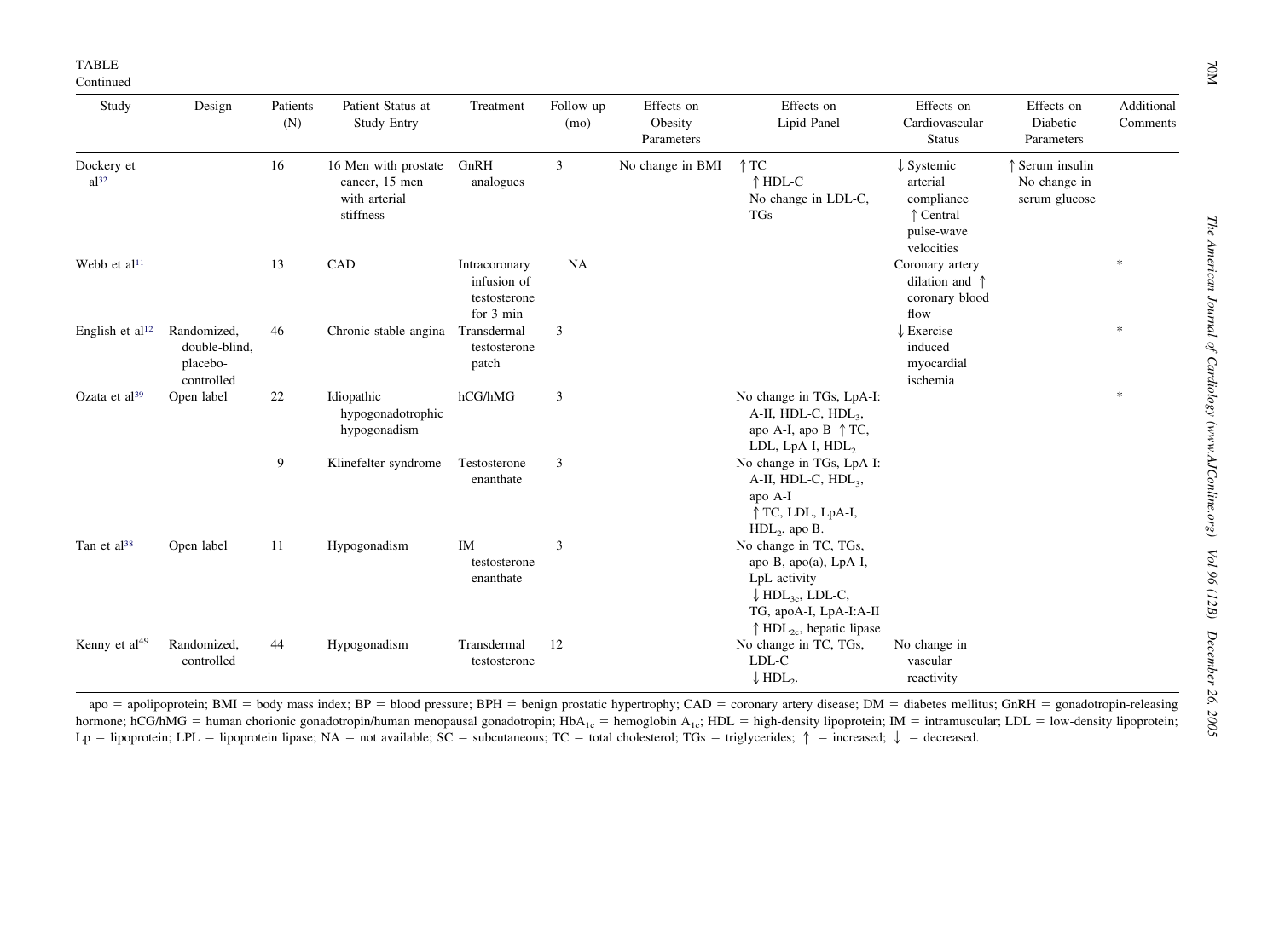<span id="page-4-0"></span>muscle mass and increase in body fat. Findings in a study of 227 men with hypogonadism receiving testosterone therapy— either in the form of a gel (50 mg/day or 100 mg/day) or a permeation-enhanced patch  $(5 \text{ mg/day})^{33}$ showed that after 90 days of treatment, all groups demonstrated an increase in lean body mass. Notably, the groups of men treated with the 100 mg/day testosterone gel showed a  $>2$ -fold increase in muscle mass relative to the other groups  $(p = 0.0002)$ , suggesting a possible dose-response relation between testosterone replacement and muscle mass. This dose-response relation was not observed for the changes in fat mass. Other studies of oral testosterone therapy have documented increased lean body mass, weight loss, decrease in percent body fat, and decrease in waist/hip ratio.<sup>30,31,34,35</sup> A double-blind study of men with central obesity treated with transdermal testosterone showed a decrease in the visceral fat, but not in the femoral fat in the men treated with testosterone[.36](#page-5-0) It is possible that testosterone may regulate body composition by preferentially inducing pluripotent mesenchymal cell differentiation toward a myogenic lineage and away from an adipogenic lineage[.37](#page-5-0)

Whereas observational studies have shown a consistent association between low testosterone and high cholesterol levels, studies of testosterone therapy have shown inconsistent results. It has been suggested that testosterone may actually decrease HDL concentrations and have a potentially atherogenic effect. However, as shown by Tan et al[,38](#page-5-0) the testosterone-induced reduction in HDL is specifically in  $HDL<sub>3</sub>$  cholesterol, which is thought to be the least antiatherogenic subfraction. Concentrations of  $HDL<sub>2</sub>$  and apolipoprotein A1, which are 2 molecules with high antiatherogenic activity, have actually been found to be increased with testosterone administration[.38,39](#page-5-0) In studies in elderly men, it was found that androgen administration is associated with only a slight decrease or no change in serum HDL concentrations.<sup>40-44</sup> Apart from lowering serum HDL concentrations, no other effects of testosterone—atherogenic or antiatherogenic—were noted in the literature.

#### **Other Hormones: Dehydroepiandrosterone and Estrogens**

Among the hormones that attracted substantial attention is DHEA. Epidemiologic and experimental studies have failed to show any relation between DHEA and CVD.4,41 Estrogens are important in maintaining normal carbohydrate and lipid metabolism. Estrogens increase HDL, but they also have thromboembolic effects. The traditionally presumed atheroprotective effect lacks evidence.4,41

#### **Research Recommendations**

Further well-controlled studies are recommended to assess the potential cardiovascular benefits and possible risks of testosterone therapy. More research is also recommended to assess the potential cardiac effects—whether positive or negative— on the combination of phosphodiesterase-5 inhibitors and testosterone.

#### **Conclusion**

Endogenous effects of testosterone do not sufficiently account for sex differences in CVD morbidity and mortality. Hypogonadism is associated with central obesity, insulin resistance, low HDL, low cholesterol, and high LDL, triglyceride, and fibrinogen levels. Short-term outcomes suggest CVD benefits of testosterone in aging men, whereas results of preclinical studies are inconclusive. Overall, there is evidence to support the conclusion that the cardiovascular effects of testosterone therapy may be considered neutral to beneficial. There is no contraindication for testosterone therapy in men with risk factors or overt CVD with a clinically diagnosed hypogonadism [\(Table 1\)](#page-2-0).8,11,12,30 –36,38,39,42– 44

- 1. Shabsigh R, Kimoto Y, Amar E, Hackett G, Jarow JP, Mirone V, Richter S, Schmidt A, Yaffe L. Economical aspects in sexual dysfunctions. In: Lue TF, Basson R, Rosen R, Giuliano F, Khoury S, Montorsi F, eds. *Sexual Medicine, Sexual Dysfunctions in Men and Women*. Paris: Health Publications, 2004:139 –160.
- 2. Zimmerman GA, McIntyre TM, Prescott SM. Adhesion and signaling in vascular cell– cell interactions. *J Clin Invest* 1996;98:1699 –1670.
- 3. Ross R. Atherosclerosis—an inflammatory disease. *N Engl J Med* 1999;340:115–126.
- 4. Wu FC, von Eckardstein A. Androgens and coronary artery disease. *Endocr Rev* 2003;24:183–217.
- 5. Levy D, Kannel WB. Search for answers to ethnic disparities in cardiovascular risk. *Lancet* 2000;356:266 –267.
- 6. Malkin CJ, Pugh PJ, Jones RD, Jones TH, Channer KS. Testosterone as a protective factor against atherosclerosis: immunomodulation and influence upon plaque development and stability. *J Endocrinol* 2003; 178:373–380.
- 7. Larsen BA, Nordestgaard BG, Stender S, Kjeldsen K. Effect of testosterone on atherogenesis in cholesterol-fed rabbits with similar plasma cholesterol levels. *Atherosclerosis* 1993;99:79 – 86.
- 8. Smith JC, Bennett S, Evans LM, Kynaston HG, Parmar M, Mason MD, Cockcroft JR, Scanlon MF, Davies JS. The effects of induced hypogonadism on arterial stiffness, body composition, and metabolic parameters in males with prostate cancer. *J Clin Endocrinol Metab* 2001;86:4261– 4267.
- 9. Rockhold RW. Cardiovascular toxicity of anabolic steroids. *Annu Rev Pharmacol Toxicol* 1993;33:497–520.
- 10. Sullivan ML, Martinez CM, Gennis P, Gallagher EJ. The cardiac toxicity of anabolic steroids. *Prog Cardiovasc Dis* 1998;41:1–15.
- 11. Webb CM, McNeill JG, Hayward CS, de Zeigler D, Collins P. Effects of testosterone on coronary vasomotor regulation in men with coronary heart disease. *Circulation* 1999;100:1690 –1696.
- 12. English KM, Steeds RP, Jones TH, Diver MJ, Channer KS. Low-dose transdermal testosterone therapy improves angina threshold in men with chronic stable angina: a randomized, double-blind, placebo-controlled study. *Circulation* 2000;102:1906 –1911.
- 13. Phillips GB, Pinkernell BH, Jing TY. The association of hypotestosteronemia with coronary artery disease in men. *Arterioscler Thromb* 1994;14:701–706.